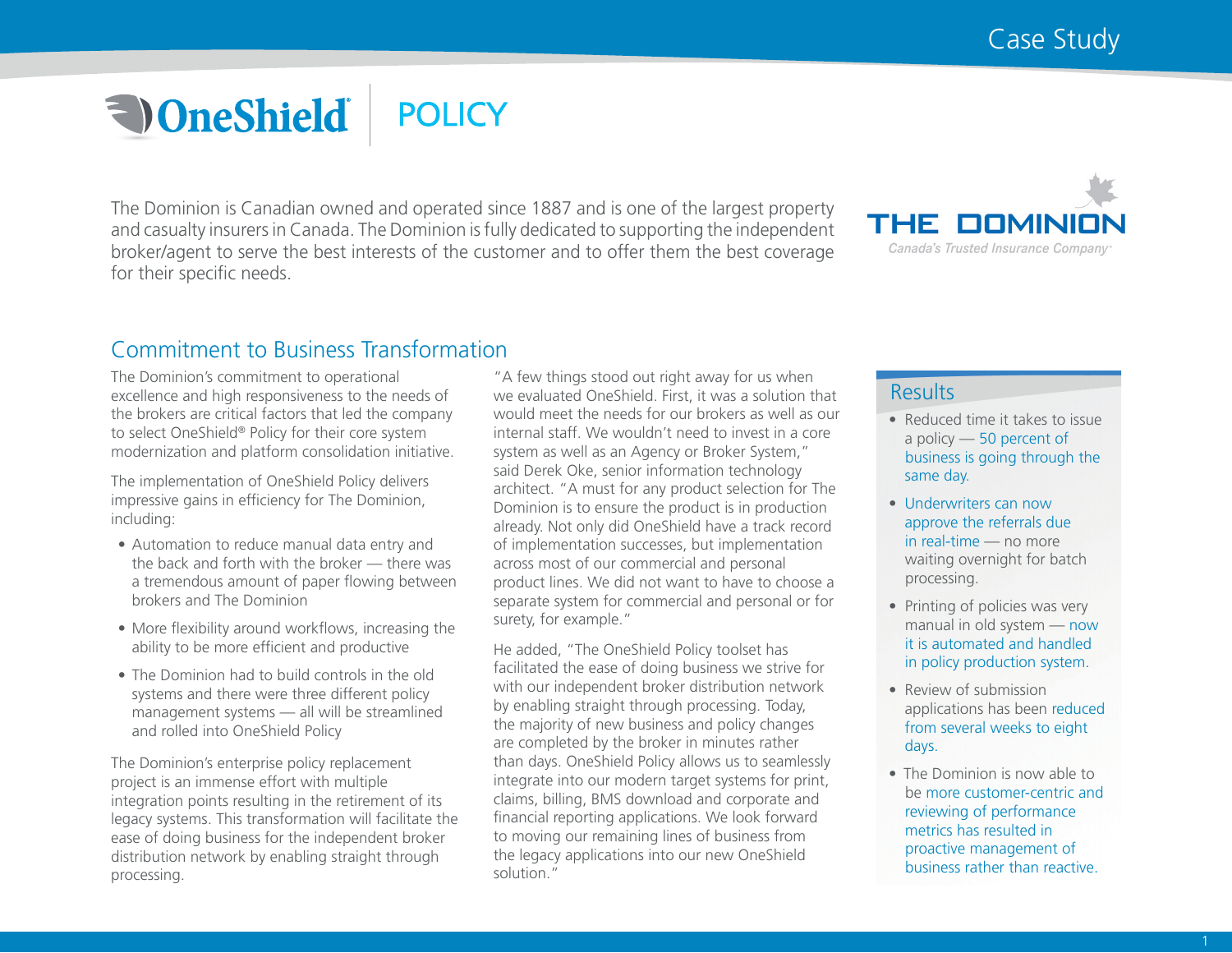## **a** OneShield **POLICY**

# Case Study

## Increasing Productivity Equals Better Customer Service

The Dominion values relationships with its policyholders, employees and brokers. "We firmly believe long-term relationships play a part in our continued success. Those relationships extend to our software vendors and OneShield is a great example of that," said Oke. "OneShield is a partner with The Dominion in reaching our goal of full legacy replacement."

The Dominion is building a modern end-to-end platform for its insurance systems to replace its legacy environment. OneShield Policy's 'extras', such as data transformation, interface support, and job scheduling, allow it to fit very nicely into a larger system landscape.

"The Dominion had some rating assignment rules and premium calculations and we put OneShield to the test on these unique assignments," said Oke. "OneShield Policy with its configurable data storage, rule definitions and rich rating support passed with flying colors. After that we knew we had found a good match with a system that can adapt to our needs and also provides significant pre-built functionality."

He added, "Prior to OneShield Policy, we did not have clean data streams coming out of our systems. With OneShield Policy, we have been able to standardize on a transaction-based messaging service that provides

consistent data downstream."

Before OneShield Policy, the time it took to complete an application was measured in weeks. This was not only due to the limitation of the older system, but there was backlog due to the additional maintenance the older system required to enter back date changes, and without an automated UW system and support for task and workflow, everything had to be done outside the system. "Now with the new systems, for applications that do have to be reviewed we have been able to bring the time from weeks down to 8 days," said Oke. "The new system has reduced the communication and follow-up time significantly and we are left with the time it actually takes for a broker to track down additional data for us."

"We had one extreme example where due to a variety of reasons a series of changes had to be completed on one policy. The number of changes was not 2 or 3 but 41 changes. In our legacy system, a change like this could have taken up to 41 days due to the lack of straightthrough processing and requirement of an overnight cycle between changes. With the new system, start to finish it took our end user about 20 minutes to complete the transaction. And, it was right the first time!" continued on page 3

"OneShield is proving to be a great organization to have as a partner, no small consideration given the significant undertaking to implement a new policy management solution. We have been very impressed with the caliber of the OneShield people, their knowledge of insurance, OneShield Policy and the OneShield Policy toolset, and their collaborative style."

**Janet Babcock**, CIO